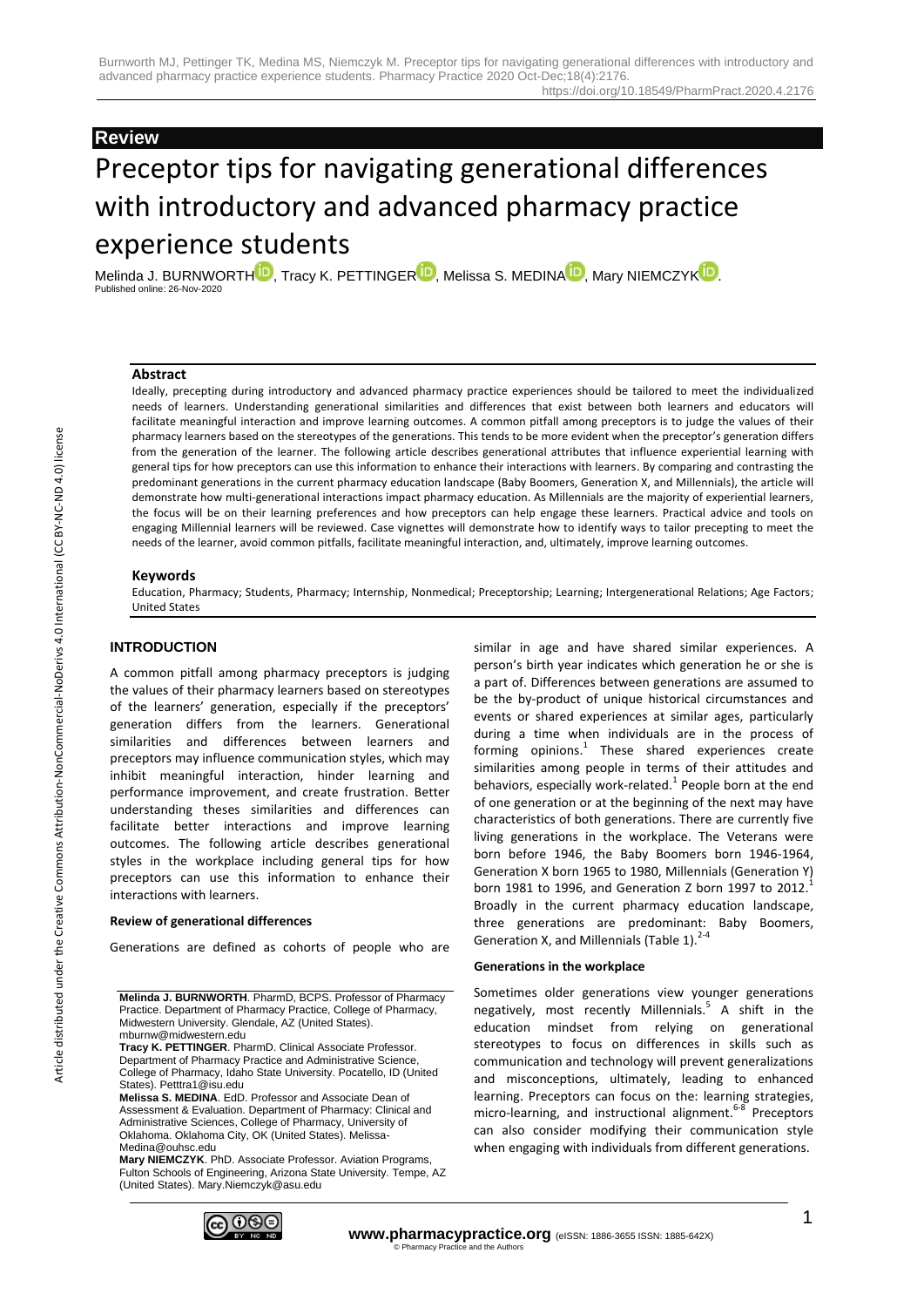| Table 1. Key Characteristics of Baby Boomers, Generation X, and Millennials <sup>2-4</sup> |                                            |                                   |  |
|--------------------------------------------------------------------------------------------|--------------------------------------------|-----------------------------------|--|
| <b>Baby Boomers</b>                                                                        | <b>Generation X</b>                        | <b>Millennials (Generation Y)</b> |  |
| • Huge demographic                                                                         | • Sandwich generation (between Boomers and | • Largest generational cohort     |  |
| • First generation to grow up on television                                                | Millennials)                               | • Poor economy                    |  |
| • Civil unrest/gender revolution                                                           | • Development of the computer              | • Influenced by technology        |  |
|                                                                                            | • Latch key kids                           |                                   |  |

#### **Communication with Boomers, Gen Xers, and Millennials**

Recognition of communication preferences amongst the generations will allow for meaningful interactions between the preceptor and the learner, especially during an introductory pharmacy practice experience (IPPE) and advanced pharmacy practice experience (APPE). See Table  $2^{9,10}$ 

#### **Engaging Millennial Pharmacy Students on IPPEs and APPEs**

Multi-generational learning occurs daily in pharmacy practice. The following suggestions, the Six R's of Engagement, are offered to help pharmacy preceptors engage Millennial IPPE and APPE pharmacy students.<sup>11,12</sup>

1. Research-based Methods. Millennials prefer being taught with evidence-based active learning, otherwise interest shifts quickly. Therefore, preceptors should lecture less and use multimedia more (e.g., video, audio, images) when conducting topic discussions. Preceptors can also use peer learning activities since Millennials are good team players.<sup>13</sup> Activities such as Team-based Learning, clickers and/or audience response systems, patient simulation exercises, and games have gained in popularity.<sup>14-18</sup>

2. Relevance. Learners now can "google" anything (e.g., doses) and may not value learning information for information's sake. Preceptors should shift from disseminating information to helping learners identify how to apply and retain information and emphasize relevance and importance of information. Relevance is an important concept related to motivation theory (attention, relevance, confidence, satisfaction).<sup>19</sup> It is important that preceptors articulate the relevance of learning activities.

3. Rationale. Baby Boomers were raised in an authoritarian manner and readily accepted hierarchy. In contrast, Millennials were raised in a non-authoritarian manner and were offered equal say in family decision making. As a result, Millennials may want preceptors to provide rationale for policies and assignments to increase compliance but preceptors should be cautioned that this may lead to academic entitlement.<sup>20</sup> However, there is evidence that providing rationale for post-graduate training may increase pursuit.<sup>21</sup> Overall, preceptors should consider the pros and cons for providing a rationale for assignments so that learners do not view assignments as "busywork".

4. Relaxed. Millennials prefer a less formal, "laid-back" learning environment, and prefer informal interaction with peers and preceptors. One informal learning strategy preceptors can use is to create a Facebook group page with guest experts and peers to post on pharmacy related topics.<sup>22</sup> However, preceptors are encouraged to make participation in the Facebook group voluntary. Another option preceptors can use to create a relaxed atmosphere is to have students call preceptors by first name. However, this may not be favored by all.

5. Rapport. Millennials are relational and are accustomed to being central to their parents' lives and having adults in their lives show interest in them. As such, this generation may want preceptors to show the same interest. Millennials may be more engaged when preceptors connect with them on a personal level. Student-faculty contact is an effective teaching principle.<sup>23</sup> As a result, Millennials mav want to be connected on social media platforms in order to build rapport; however, there are legal and ethical issues regarding social media use in pharmacy education. $24$ Preceptors may witness e-professionalism transgressions and questions can arise about how to uphold the school honor code. Preceptors should consider the pros and cons of "connecting" with learners on social media and perhaps explore other rapport building opportunities.

6. Responsive. Students need multiple opportunities to practice skills and receive feedback. Faculty, standardized patients, and peers are commonly used to practice techniques and provide feedback. Rubrics offer a consistent and structured way to provide feedback. For example, virtual patient activities with rubrics and feedback enhanced student performance when completed before mock clinic visits.<sup>25</sup> Therefore, preceptors should be intentional about delivering feedback and establish with the learner the preferred frequency of feedback.

#### **Implementation of the Six R's into IPPEs and APPEs**

The following scenarios describe common communication challenges among generations during IPPEs and APPEs and offer solutions to improve the learning experience and outcomes.

Scenario 1. The preceptor receives an introductory email from an IPPE learner addressing the preceptor by first name and primarily written in "text speak".

| Table 2. Key Communication Styles of Baby Boomers, Generation X, and Millennials <sup>9,10</sup>                                                                                                                          |                                                                                                                                                                      |                                                                                                                                                                                                                                                                                                              |  |
|---------------------------------------------------------------------------------------------------------------------------------------------------------------------------------------------------------------------------|----------------------------------------------------------------------------------------------------------------------------------------------------------------------|--------------------------------------------------------------------------------------------------------------------------------------------------------------------------------------------------------------------------------------------------------------------------------------------------------------|--|
| <b>Baby Boomers</b>                                                                                                                                                                                                       | <b>Generation X</b>                                                                                                                                                  | <b>Millennials (Generation Y)</b>                                                                                                                                                                                                                                                                            |  |
| • Phone and talking<br>. Be open and direct (without using<br>controlling language)<br>• Be aware of body language ("show me"<br>generation)<br>• Respect that they may be guarded when<br>communicating (do not push it) | • Email (limit in-person meetings and calls)<br>• Be direct and use less formal<br>communication modes<br>• Share information and strive to keep them<br>in the loop | . Quick sound bites of regular information<br>(text, instant message)<br>· Foster collaboration (social network<br>generation)<br>• Use action words and challenge them<br>. Be conscious of not talking down to<br>them (or giving this perception)<br>• Use humor and create a fun learning<br>environment |  |

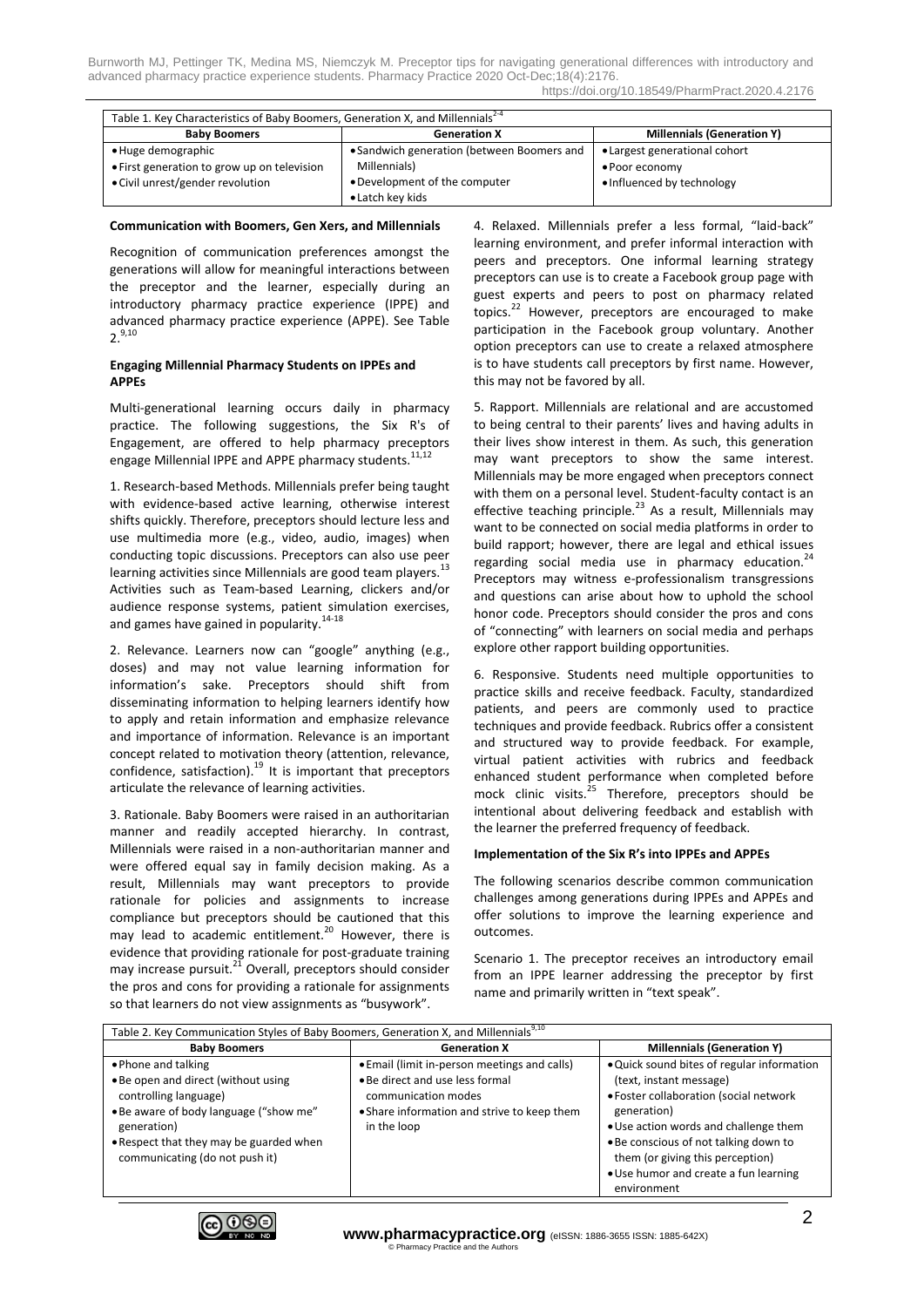Burnworth MJ, Pettinger TK, Medina MS, Niemczyk M. Preceptor tips for navigating generational differences with introductory and advanced pharmacy practice experience students. Pharmacy Practice 2020 Oct-Dec;18(4):2176. https://doi.org/10.18549/PharmPract.2020.4.2176

Suggested engagement techniques: The relaxed nature of the email needs to be addressed with the learner. Consider inviting the learner to meet to build rapport and offer mentoring. This is an opportunity to teach the learner when a more relaxed versus more formal manner of communication is more acceptable; a first-time introduction to a preceptor favors formality. Use the time to coach the learner through an exercise of how to appropriately draft or reply to an email, providing feedback throughout the process (responsive). Finally, consider a patient simulation exercise whereby the learner must make the initial contact with an elderly patient to verify his/her upcoming appointment time. Reflect on the preferred method, via verbal telephone reminder or text message (research-based and relevance).

Scenario 2. On the first day of the Ambulatory Care APPE, the learner admits to not being interested in the experience as the learner already has a job arranged in the community setting. The learner states intent to do well, but only to pass because "P=PharmD".

Suggested engagement techniques: Building a rapport with the learner is key in this scenario. Try to convey the relevance and importance of each learning opportunity. While the overall goals of this rotation may not be in line with the learner's goals, the preceptor may emphasize the importance of being open-minded and finding opportunities to reinforce pharmacy practice, problemsolving, and interprofessional communication skills regardless of practice setting (rationale). The conversation should also help the learner identify opportunities for growth that can be applied to the community setting and help the preceptor tailor the rotation to the learner's professional goals. Finally, the relaxed tone and perhaps too "honest" nature of the learner's comments may be addressed. A tactful way to approach this is to state some expectations and the level of formality that is expected on the rotation, as well as how often feedback will be provided. Provide the learner with feedback (responsive) that the learner's comments may be perceived as offputting.

## **CONCLUSIONS**

In summary, whether working with IPPE or APPE learners, two-way communication between the preceptor and the learner (regardless of generations) is key to building the relationship. Consider these four tips when refining the experiential learning process.

Tip 1. Set the stage. Incorporate an "ice breaker" activity on the first day of the rotation whereby both the preceptor and learner share what generation they are classified as, which generation they most associate with, and which generation they find most challenging to communicate with.

Tip 2. Use technology to foster communication and reflection. Prior to the start of the rotation, email or text the e-link to a relevant professional development article (such as this one) or a YouTube video that reflects on generational differences and similarities.

Tip 3. Be proactive versus reactive. In order to prevent an awkward moment or challenging communication scenario, use the pre-reading or pre-viewing assignment as a brainstorming activity for solutions using the Six R's as a guide. Both the preceptor and the learner can share their reflections and then come to a mutually agreeable approach to improve communication.

Tip 4. Determine a mutual method of communication. Incorporating the first three tips should invite a discussion on the preferred method of communication between the preceptor and the learner. This systematic approach may increase "buy in" and promote a partnership. Both parties should hold each other accountable to agreed-upon communication practices.

Generations communicate to maintain relationships. The preceptor and the learner should be aware of their generational preferences and biases in order to promote the best learning environment for all.

## **CONFLICT OF INTEREST**

The authors have no conflicts of interest to disclose.

## **FUNDING**

No funding from outside sources was received for this study.

## **References**

- 1. Dimock M. Defining generations: where millennials end and Generation Z begin. Available at: <https://www.pewresearch.org/fact-tank/2019/01/17/where-millennials-end-and-generation-z-begins/> (accessed Oct 22, 2019).
- 2. Macaulay S, Cook S. Learning & development: across the generations. Available at: <https://www.trainingjournal.com/articles/opinion/learning-development-across-generations> (accessed Oct 22, 2019).
- 3. Fry R, Igielnik R, Patten E. How millennials today compare with their grandparents 50 years ago. Available at: <https://www.pewresearch.org/fact-tank/2018/03/16/how-millennials-compare-with-their-grandparents/> (accessed Oct 22, 2019).
- 4. Reeves T, Oh E. Generational differences. In Spector JM, Merrill MD, van Merriënboer J, Driscoll MP, eds. Handbook of research on educational communications and technology (3rd. ed). New York: Routledge; 2008.
- 5. Stillman J. 5 myths about millennials that have been completely debunked by science. Available at: <https://www.inc.com/jessica-stillman/5-myths-about-millennials-that-have-been-completely-debunked-by-science.html> (accessed Oct 22, 2019).
- 6. Niemczyk M. Improve your learning and performance in the classroom: strategies for success. Kearney, NE: Morris Publishing; 2009.